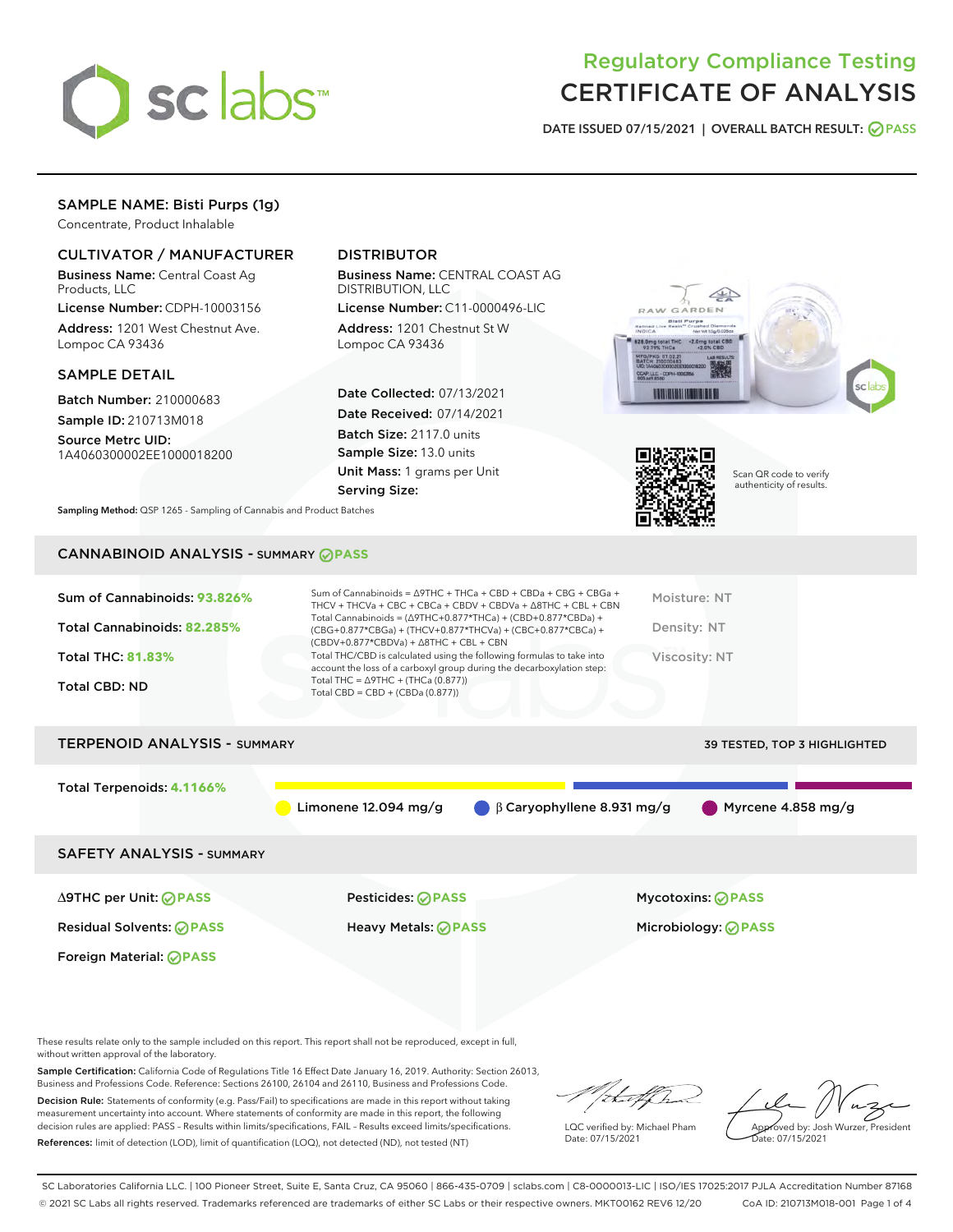



BISTI PURPS (1G) | DATE ISSUED 07/15/2021 | OVERALL BATCH RESULT: ◯ PASS

#### CANNABINOID TEST RESULTS - 07/15/2021 2 PASS

Tested by high-performance liquid chromatography with diode-array detection (HPLC-DAD). **Method:** QSP 1157 - Analysis of Cannabinoids by HPLC-DAD

#### TOTAL CANNABINOIDS: **82.285%**

Total Cannabinoids (Total THC) + (Total CBD) + (Total CBG) + (Total THCV) + (Total CBC) + (Total CBDV) + ∆8THC + CBL + CBN

TOTAL THC: **81.83%** Total THC (∆9THC+0.877\*THCa)

TOTAL CBD: ND

Total CBD (CBD+0.877\*CBDa)

TOTAL CBG: ND Total CBG (CBG+0.877\*CBGa)

TOTAL THCV: 0.455% Total THCV (THCV+0.877\*THCVa)

TOTAL CBC: ND Total CBC (CBC+0.877\*CBCa)

TOTAL CBDV: ND Total CBDV (CBDV+0.877\*CBDVa)

| <b>COMPOUND</b>            | LOD/LOQ<br>(mg/g) | <b>MEASUREMENT</b><br><b>UNCERTAINTY</b><br>(mg/g) | <b>RESULT</b><br>(mg/g) | <b>RESULT</b><br>(%) |
|----------------------------|-------------------|----------------------------------------------------|-------------------------|----------------------|
| <b>THCa</b>                | 0.05/0.14         | ±23.980                                            | 933.07                  | 93.307               |
| <b>THCVa</b>               | 0.07/0.20         | ±0.248                                             | 5.19                    | 0.519                |
| Δ9THC                      | 0.06 / 0.26       | N/A                                                | <b>ND</b>               | <b>ND</b>            |
| $\triangle$ 8THC           | 0.1/0.4           | N/A                                                | <b>ND</b>               | <b>ND</b>            |
| <b>THCV</b>                | 0.1/0.2           | N/A                                                | <b>ND</b>               | <b>ND</b>            |
| <b>CBD</b>                 | 0.07/0.29         | N/A                                                | <b>ND</b>               | <b>ND</b>            |
| <b>CBDa</b>                | 0.02/0.19         | N/A                                                | <b>ND</b>               | <b>ND</b>            |
| <b>CBDV</b>                | 0.04 / 0.15       | N/A                                                | <b>ND</b>               | <b>ND</b>            |
| <b>CBDVa</b>               | 0.03/0.53         | N/A                                                | <b>ND</b>               | <b>ND</b>            |
| <b>CBG</b>                 | 0.06/0.19         | N/A                                                | <b>ND</b>               | <b>ND</b>            |
| <b>CBGa</b>                | 0.1/0.2           | N/A                                                | <b>ND</b>               | <b>ND</b>            |
| <b>CBL</b>                 | 0.06 / 0.24       | N/A                                                | <b>ND</b>               | <b>ND</b>            |
| <b>CBN</b>                 | 0.1/0.3           | N/A                                                | <b>ND</b>               | <b>ND</b>            |
| <b>CBC</b>                 | 0.2 / 0.5         | N/A                                                | <b>ND</b>               | <b>ND</b>            |
| <b>CBCa</b>                | 0.07 / 0.28       | N/A                                                | <b>ND</b>               | <b>ND</b>            |
| <b>SUM OF CANNABINOIDS</b> |                   |                                                    | 938.26 mg/g             | 93.826%              |

#### **UNIT MASS: 1 grams per Unit**

| ∆9THC per Unit                                                                            | 1120 per-package limit | <b>ND</b>      | <b>PASS</b> |  |  |
|-------------------------------------------------------------------------------------------|------------------------|----------------|-------------|--|--|
| <b>Total THC per Unit</b>                                                                 |                        | 818.30 mg/unit |             |  |  |
| <b>CBD per Unit</b>                                                                       |                        | <b>ND</b>      |             |  |  |
| <b>Total CBD per Unit</b>                                                                 |                        | <b>ND</b>      |             |  |  |
| Sum of Cannabinoids<br>per Unit                                                           |                        | 938.26 mg/unit |             |  |  |
| <b>Total Cannabinoids</b><br>per Unit                                                     |                        | 822.85 mg/unit |             |  |  |
| <b>MOISTURE TEST RESULT</b><br><b>VISCOSITY TEST RESULT</b><br><b>DENSITY TEST RESULT</b> |                        |                |             |  |  |

Not Tested

Not Tested

Not Tested

#### TERPENOID TEST RESULTS - 07/15/2021

Terpene analysis utilizing gas chromatography-flame ionization detection (GC-FID). **Method:** QSP 1192 - Analysis of Terpenoids by GC-FID

| <b>COMPOUND</b>           | LOD/LOQ<br>(mg/g) | <b>MEASUREMENT</b><br><b>UNCERTAINTY</b><br>(mg/g) | <b>RESULT</b><br>(mg/g)                         | <b>RESULT</b><br>(%) |
|---------------------------|-------------------|----------------------------------------------------|-------------------------------------------------|----------------------|
| Limonene                  | 0.005 / 0.016     | ±0.1729                                            | 12.094                                          | 1.2094               |
| $\beta$ Caryophyllene     | 0.004 / 0.012     | ±0.3179                                            | 8.931                                           | 0.8931               |
| <b>Myrcene</b>            | 0.008 / 0.025     | ±0.0627                                            | 4.858                                           | 0.4858               |
| $\alpha$ Humulene         | 0.009 / 0.029     | ±0.0895                                            | 2.787                                           | 0.2787               |
| Linalool                  | 0.009 / 0.032     | ±0.0674                                            | 1.773                                           | 0.1773               |
| $\beta$ Pinene            | 0.004 / 0.014     | ±0.0171                                            | 1.490                                           | 0.1490               |
| trans- $\beta$ -Farnesene | 0.008 / 0.025     | ±0.0462                                            | 1.301                                           | 0.1301               |
| <b>Terpineol</b>          | 0.016 / 0.055     | ±0.0738                                            | 1.202                                           | 0.1202               |
| Fenchol                   | 0.010 / 0.034     | ±0.0428                                            | 1.105                                           | 0.1105               |
| $\alpha$ Pinene           | 0.005 / 0.017     | ±0.0080                                            | 0.930                                           | 0.0930               |
| Caryophyllene<br>Oxide    | 0.010 / 0.033     | ±0.0382                                            | 0.831                                           | 0.0831               |
| Ocimene                   | 0.011 / 0.038     | ±0.0244                                            | 0.759                                           | 0.0759               |
| Terpinolene               | 0.008 / 0.026     | ±0.0156                                            | 0.759                                           | 0.0759               |
| Valencene                 | 0.009 / 0.030     | ±0.0400                                            | 0.581                                           | 0.0581               |
| $\alpha$ Bisabolol        | 0.008 / 0.026     | ±0.0215                                            | 0.402                                           | 0.0402               |
| <b>Borneol</b>            | 0.005 / 0.016     | ±0.0115                                            | 0.274                                           | 0.0274               |
| Camphene                  | 0.005 / 0.015     | ±0.0019                                            | 0.168                                           | 0.0168               |
| Nerol                     | 0.003 / 0.011     | ±0.0061                                            | 0.138                                           | 0.0138               |
| Citronellol               | 0.003 / 0.010     | ±0.0061                                            | 0.125                                           | 0.0125               |
| <b>Geranyl Acetate</b>    | 0.004 / 0.014     | ±0.0047                                            | 0.113                                           | 0.0113               |
| Fenchone                  | 0.009 / 0.028     | ±0.0031                                            | 0.106                                           | 0.0106               |
| p-Cymene                  | 0.005 / 0.016     | ±0.0026                                            | 0.096                                           | 0.0096               |
| Guaiol                    | 0.009 / 0.030     | ±0.0041                                            | 0.087                                           | 0.0087               |
| Nerolidol                 | 0.009 / 0.028     | ±0.0050                                            | 0.079                                           | 0.0079               |
| 3 Carene                  | 0.005 / 0.018     | ±0.0009                                            | 0.063                                           | 0.0063               |
| Geraniol                  | 0.002 / 0.007     | ±0.0026                                            | 0.059                                           | 0.0059               |
| Eucalyptol                | 0.006 / 0.018     | ±0.0005                                            | 0.021                                           | 0.0021               |
| $\gamma$ Terpinene        | 0.006 / 0.018     | ±0.0003                                            | 0.019                                           | 0.0019               |
| Sabinene                  | 0.004 / 0.014     | ±0.0002                                            | 0.015                                           | 0.0015               |
| $\alpha$ Phellandrene     | 0.006 / 0.020     | N/A                                                | < 0                                             | <loq< th=""></loq<>  |
| $\alpha$ Terpinene        | 0.005 / 0.017     | N/A                                                | <loq< th=""><th><loq< th=""></loq<></th></loq<> | <loq< th=""></loq<>  |
| Sabinene Hydrate          | 0.006 / 0.022     | N/A                                                | <loq< th=""><th><loq< th=""></loq<></th></loq<> | <loq< th=""></loq<>  |
| (-)-Isopulegol            | 0.005 / 0.016     | N/A                                                | <loq< th=""><th><loq< th=""></loq<></th></loq<> | <loq< th=""></loq<>  |
| Isoborneol                | 0.004 / 0.012     | N/A                                                | <loq< th=""><th><loq< th=""></loq<></th></loq<> | <loq< th=""></loq<>  |
| Camphor                   | 0.006 / 0.019     | N/A                                                | ND                                              | ND                   |
| Menthol                   | 0.008 / 0.025     | N/A                                                | ND                                              | ND                   |
| $R-(+)$ -Pulegone         | 0.003 / 0.011     | N/A                                                | ND                                              | <b>ND</b>            |
| $\alpha$ Cedrene          | 0.005 / 0.016     | N/A                                                | ND                                              | ND                   |
| Cedrol                    | 0.008 / 0.027     | N/A                                                | ND                                              | <b>ND</b>            |
| <b>TOTAL TERPENOIDS</b>   |                   |                                                    | 41.166 mg/g                                     | 4.1166%              |

SC Laboratories California LLC. | 100 Pioneer Street, Suite E, Santa Cruz, CA 95060 | 866-435-0709 | sclabs.com | C8-0000013-LIC | ISO/IES 17025:2017 PJLA Accreditation Number 87168 © 2021 SC Labs all rights reserved. Trademarks referenced are trademarks of either SC Labs or their respective owners. MKT00162 REV6 12/20 CoA ID: 210713M018-001 Page 2 of 4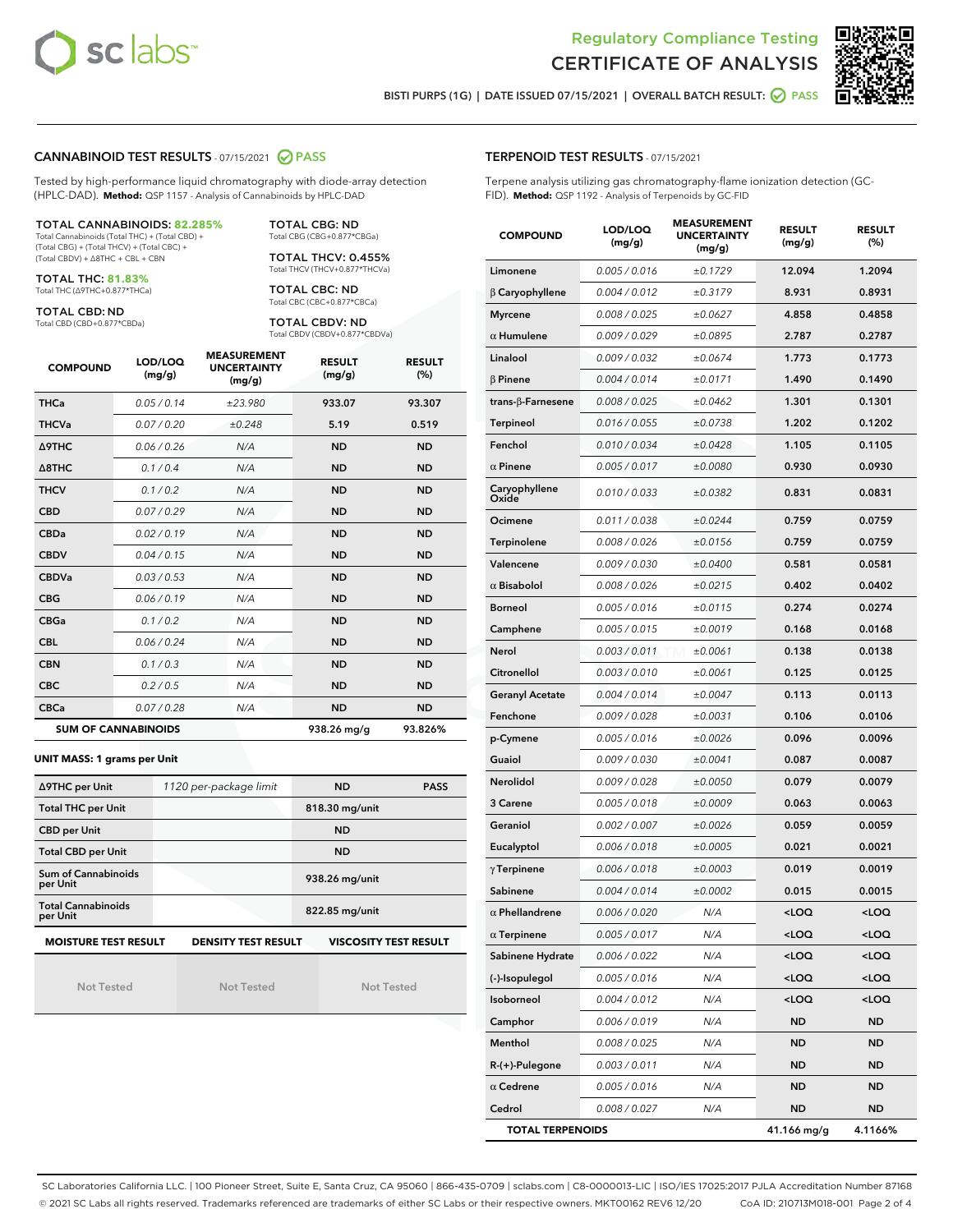



BISTI PURPS (1G) | DATE ISSUED 07/15/2021 | OVERALL BATCH RESULT: 2 PASS

## CATEGORY 1 PESTICIDE TEST RESULTS - 07/15/2021 2 PASS

Pesticide and plant growth regulator analysis utilizing high-performance liquid chromatography-mass spectrometry (HPLC-MS) or gas chromatography-mass spectrometry (GC-MS). \*GC-MS utilized where indicated. **Method:** QSP 1212 - Analysis of Pesticides and Mycotoxins by LC-MS or QSP 1213 - Analysis of Pesticides by GC-MS

| <b>COMPOUND</b>             | LOD/LOQ<br>$(\mu g/g)$ | <b>ACTION</b><br><b>LIMIT</b><br>$(\mu g/g)$ | <b>MEASUREMENT</b><br><b>UNCERTAINTY</b><br>$(\mu g/g)$ | <b>RESULT</b><br>$(\mu g/g)$ | <b>RESULT</b> |
|-----------------------------|------------------------|----------------------------------------------|---------------------------------------------------------|------------------------------|---------------|
| Aldicarb                    | 0.03 / 0.08            | $\ge$ LOD                                    | N/A                                                     | <b>ND</b>                    | <b>PASS</b>   |
| Carbofuran                  | 0.02 / 0.05            | $\geq$ LOD                                   | N/A                                                     | <b>ND</b>                    | <b>PASS</b>   |
| Chlordane*                  | 0.03 / 0.08            | $\ge$ LOD                                    | N/A                                                     | <b>ND</b>                    | <b>PASS</b>   |
| Chlorfenapyr*               | 0.03/0.10              | $\geq$ LOD                                   | N/A                                                     | <b>ND</b>                    | <b>PASS</b>   |
| Chlorpyrifos                | 0.02 / 0.06            | $\ge$ LOD                                    | N/A                                                     | <b>ND</b>                    | <b>PASS</b>   |
| Coumaphos                   | 0.02 / 0.07            | $\ge$ LOD                                    | N/A                                                     | <b>ND</b>                    | <b>PASS</b>   |
| Daminozide                  | 0.02 / 0.07            | $\ge$ LOD                                    | N/A                                                     | <b>ND</b>                    | <b>PASS</b>   |
| <b>DDVP</b><br>(Dichlorvos) | 0.03/0.09              | $>$ LOD                                      | N/A                                                     | <b>ND</b>                    | <b>PASS</b>   |
| Dimethoate                  | 0.03 / 0.08            | $\ge$ LOD                                    | N/A                                                     | <b>ND</b>                    | <b>PASS</b>   |
| Ethoprop(hos)               | 0.03/0.10              | $>$ LOD                                      | N/A                                                     | <b>ND</b>                    | <b>PASS</b>   |
| Etofenprox                  | 0.02 / 0.06            | $\ge$ LOD                                    | N/A                                                     | <b>ND</b>                    | <b>PASS</b>   |
| Fenoxycarb                  | 0.03 / 0.08            | $\ge$ LOD                                    | N/A                                                     | <b>ND</b>                    | <b>PASS</b>   |
| Fipronil                    | 0.03 / 0.08            | $\ge$ LOD                                    | N/A                                                     | <b>ND</b>                    | <b>PASS</b>   |
| Imazalil                    | 0.02 / 0.06            | $>$ LOD                                      | N/A                                                     | <b>ND</b>                    | <b>PASS</b>   |
| <b>Methiocarb</b>           | 0.02 / 0.07            | $\ge$ LOD                                    | N/A                                                     | <b>ND</b>                    | <b>PASS</b>   |
| Methyl<br>parathion         | 0.03/0.10              | $\ge$ LOD                                    | N/A                                                     | <b>ND</b>                    | <b>PASS</b>   |
| <b>Mevinphos</b>            | 0.03/0.09              | $\ge$ LOD                                    | N/A                                                     | <b>ND</b>                    | <b>PASS</b>   |
| Paclobutrazol               | 0.02 / 0.05            | $>$ LOD                                      | N/A                                                     | <b>ND</b>                    | <b>PASS</b>   |
| Propoxur                    | 0.03/0.09              | $\ge$ LOD                                    | N/A                                                     | <b>ND</b>                    | <b>PASS</b>   |
| Spiroxamine                 | 0.03 / 0.08            | $\ge$ LOD                                    | N/A                                                     | <b>ND</b>                    | <b>PASS</b>   |
| Thiacloprid                 | 0.03/0.10              | $\ge$ LOD                                    | N/A                                                     | <b>ND</b>                    | <b>PASS</b>   |

#### CATEGORY 2 PESTICIDE TEST RESULTS - 07/15/2021 @ PASS

| <b>COMPOUND</b>          | LOD/LOO<br>$(\mu g/g)$ | <b>ACTION</b><br>LIMIT<br>$(\mu g/g)$ | <b>MEASUREMENT</b><br><b>UNCERTAINTY</b><br>$(\mu g/g)$ | <b>RESULT</b><br>$(\mu g/g)$ | <b>RESULT</b> |  |
|--------------------------|------------------------|---------------------------------------|---------------------------------------------------------|------------------------------|---------------|--|
| Abamectin                | 0.03/0.10              | 0.1                                   | N/A                                                     | <b>ND</b>                    | <b>PASS</b>   |  |
| Acephate                 | 0.02/0.07              | 0.1                                   | N/A                                                     | <b>ND</b>                    | <b>PASS</b>   |  |
| Acequinocyl              | 0.02/0.07              | 0.1                                   | N/A                                                     | <b>ND</b>                    | <b>PASS</b>   |  |
| Acetamiprid              | 0.02 / 0.05            | 0.1                                   | N/A                                                     | <b>ND</b>                    | <b>PASS</b>   |  |
| Azoxystrobin             | 0.02/0.07              | 0.1                                   | N/A                                                     | <b>ND</b>                    | <b>PASS</b>   |  |
| <b>Bifenazate</b>        | 0.01 / 0.04            | 0.1                                   | N/A                                                     | <b>ND</b>                    | <b>PASS</b>   |  |
| <b>Bifenthrin</b>        | 0.02 / 0.05            | 3                                     | N/A                                                     | <b>ND</b>                    | <b>PASS</b>   |  |
| <b>Boscalid</b>          | 0.03/0.09              | 0.1                                   | N/A                                                     | <b>ND</b>                    | <b>PASS</b>   |  |
| Captan                   | 0.19/0.57              | 0.7                                   | N/A                                                     | <b>ND</b>                    | <b>PASS</b>   |  |
| Carbaryl                 | 0.02/0.06              | 0.5                                   | N/A                                                     | <b>ND</b>                    | <b>PASS</b>   |  |
| Chlorantranilip-<br>role | 0.04/0.12              | 10                                    | N/A                                                     | <b>ND</b>                    | <b>PASS</b>   |  |
| Clofentezine             | 0.03/0.09              | 0.1                                   | N/A                                                     | <b>ND</b>                    | <b>PASS</b>   |  |

| <b>CATEGORY 2 PESTICIDE TEST RESULTS</b> - 07/15/2021 continued |  |
|-----------------------------------------------------------------|--|
|                                                                 |  |

| <b>COMPOUND</b>               | LOD/LOQ<br>$(\mu g/g)$ | <b>ACTION</b><br><b>LIMIT</b><br>$(\mu g/g)$ | <b>MEASUREMENT</b><br><b>UNCERTAINTY</b><br>$(\mu g/g)$ | <b>RESULT</b><br>(µg/g) | <b>RESULT</b> |
|-------------------------------|------------------------|----------------------------------------------|---------------------------------------------------------|-------------------------|---------------|
| Cyfluthrin                    | 0.12 / 0.38            | 2                                            | N/A                                                     | ND                      | <b>PASS</b>   |
| Cypermethrin                  | 0.11 / 0.32            | $\mathbf{1}$                                 | N/A                                                     | <b>ND</b>               | <b>PASS</b>   |
| <b>Diazinon</b>               | 0.02 / 0.05            | 0.1                                          | N/A                                                     | <b>ND</b>               | <b>PASS</b>   |
| Dimethomorph                  | 0.03 / 0.09            | 2                                            | N/A                                                     | ND                      | PASS          |
| Etoxazole                     | 0.02 / 0.06            | 0.1                                          | N/A                                                     | <b>ND</b>               | <b>PASS</b>   |
| Fenhexamid                    | 0.03 / 0.09            | 0.1                                          | N/A                                                     | ND                      | <b>PASS</b>   |
| Fenpyroximate                 | 0.02 / 0.06            | 0.1                                          | N/A                                                     | ND                      | <b>PASS</b>   |
| Flonicamid                    | 0.03 / 0.10            | 0.1                                          | N/A                                                     | <b>ND</b>               | <b>PASS</b>   |
| Fludioxonil                   | 0.03 / 0.10            | 0.1                                          | N/A                                                     | <b>ND</b>               | <b>PASS</b>   |
| Hexythiazox                   | 0.02 / 0.07            | 0.1                                          | N/A                                                     | <b>ND</b>               | <b>PASS</b>   |
| Imidacloprid                  | 0.04 / 0.11            | 5                                            | N/A                                                     | <b>ND</b>               | <b>PASS</b>   |
| Kresoxim-methyl               | 0.02 / 0.07            | 0.1                                          | N/A                                                     | <b>ND</b>               | <b>PASS</b>   |
| <b>Malathion</b>              | 0.03 / 0.09            | 0.5                                          | N/A                                                     | ND                      | PASS          |
| Metalaxyl                     | 0.02 / 0.07            | $\overline{2}$                               | N/A                                                     | ND                      | <b>PASS</b>   |
| Methomyl                      | 0.03 / 0.10            | 1                                            | N/A                                                     | ND                      | <b>PASS</b>   |
| Myclobutanil                  | 0.03 / 0.09            | 0.1                                          | N/A                                                     | ND                      | <b>PASS</b>   |
| <b>Naled</b>                  | 0.02 / 0.07            | 0.1                                          | N/A                                                     | ND                      | <b>PASS</b>   |
| Oxamyl                        | 0.04 / 0.11            | 0.5                                          | N/A                                                     | ND                      | <b>PASS</b>   |
| Pentachloronitro-<br>benzene* | 0.03 / 0.09            | 0.1                                          | N/A                                                     | <b>ND</b>               | <b>PASS</b>   |
| Permethrin                    | 0.04 / 0.12            | 0.5                                          | N/A                                                     | ND                      | PASS          |
| Phosmet                       | 0.03/0.10              | 0.1                                          | N/A                                                     | <b>ND</b>               | <b>PASS</b>   |
| Piperonylbu-<br>toxide        | 0.02 / 0.07            | 3                                            | N/A                                                     | ND                      | <b>PASS</b>   |
| Prallethrin                   | 0.03 / 0.08            | 0.1                                          | N/A                                                     | <b>ND</b>               | <b>PASS</b>   |
| Propiconazole                 | 0.02 / 0.07            | 0.1                                          | N/A                                                     | ND                      | <b>PASS</b>   |
| Pyrethrins                    | 0.04 / 0.12            | 0.5                                          | N/A                                                     | <b>ND</b>               | <b>PASS</b>   |
| Pyridaben                     | 0.02 / 0.07            | 0.1                                          | N/A                                                     | <b>ND</b>               | PASS          |
| Spinetoram                    | 0.02 / 0.07            | 0.1                                          | N/A                                                     | <b>ND</b>               | <b>PASS</b>   |
| Spinosad                      | 0.02 / 0.07            | 0.1                                          | N/A                                                     | ND                      | <b>PASS</b>   |
| Spiromesifen                  | 0.02 / 0.05            | 0.1                                          | N/A                                                     | ND                      | PASS          |
| Spirotetramat                 | 0.02 / 0.06            | 0.1                                          | N/A                                                     | ND                      | <b>PASS</b>   |
| Tebuconazole                  | 0.02 / 0.07            | 0.1                                          | N/A                                                     | <b>ND</b>               | <b>PASS</b>   |
| Thiamethoxam                  | 0.03 / 0.10            | 5                                            | N/A                                                     | ND                      | <b>PASS</b>   |
| Trifloxystrobin               | 0.03 / 0.08            | 0.1                                          | N/A                                                     | <b>ND</b>               | <b>PASS</b>   |

SC Laboratories California LLC. | 100 Pioneer Street, Suite E, Santa Cruz, CA 95060 | 866-435-0709 | sclabs.com | C8-0000013-LIC | ISO/IES 17025:2017 PJLA Accreditation Number 87168 © 2021 SC Labs all rights reserved. Trademarks referenced are trademarks of either SC Labs or their respective owners. MKT00162 REV6 12/20 CoA ID: 210713M018-001 Page 3 of 4